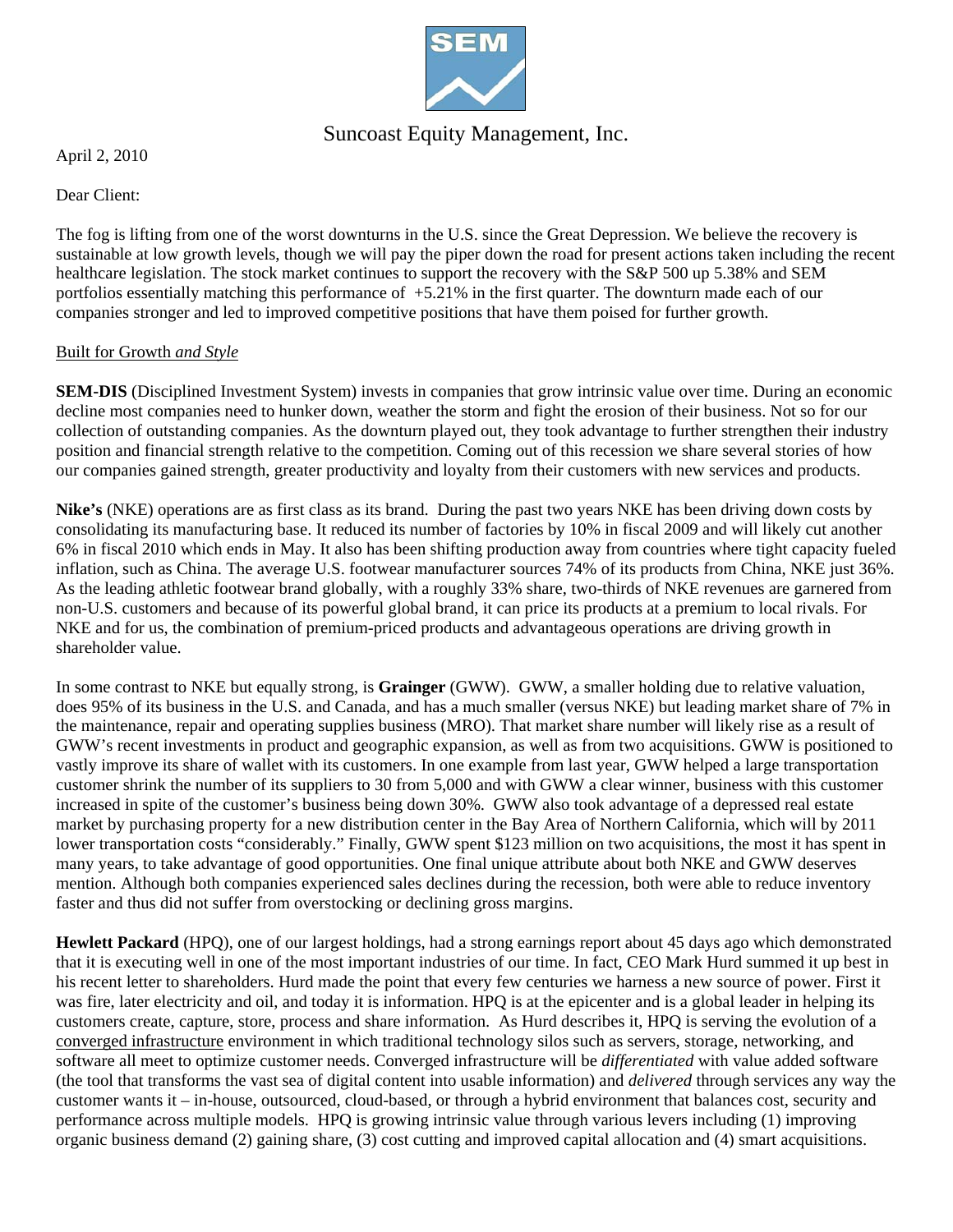## Health Care Legislation 2010 – Setback for the free market…

The health care legislation that recently passed is a bad event for an improving economy. The bill is a detriment to free market economics and will only add to future deficits and unfunded liabilities. Nonetheless we will swallow hard, digest it and move on. We continue to be an optimist in spite of the approval.

No one would dispute that our current healthcare system could benefit from some structural improvement. However, this bill doesn't come close and adds only regulation and taxation. It will also increase an already elevated level of federal spending to the high twenty percent range of GDP, up from the current 25% and 20% level a few years ago.

So how did this all come about? It requires a basic understanding of the general beliefs people have towards free markets and the government. People generally believe that the government will act on behalf of the greater good, and that entrepreneurs and investors seek to profit and to exploit the unfortunate.

At any given moment in time, free markets are hard to appreciate and often the government, especially under the influence of partisanship and special interest groups, does not act in the greater good, as observed by noted Gary Becker, who cofounded the Chicago School of Economics with Milton Friedman. Becker believes we're always up against "suspicion of markets" and often it is too counter-intuitive for people to process that pursuit of profit within free markets which leads to a greater standard of living.

As Becker and others proposed, a productive health care bill would have energized the free market and competition. Good ideas would have included the expansion of Health Savings Accounts (which our company just embraced within the last year), enabling consumers to purchase insurance across state lines and expand tax-deductibility from employers to individuals.

Free markets are still the most efficient means for a productive economy despite the shortcomings from time to time. We have experienced bad legislation in the past and may have to brace for a bit more. We are concerned about this recent trend because partisanship and entrenched interests are bogging down our U.S. institutions. It can evolve into an economic issue if the government can't solve problems and global investors lose confidence. On a positive note, this is a well known issue and it seems to me that the general public does not want further government expansion. With the elections not that far away in November, and in the words of songwriter Sam Cooke*…"A Change is Gonna Come".*

The long term perspective in our view is very positive. Around the world more countries than ever embrace market economies. As Becker added, since 1990 a billion people have been lifted out of poverty as those nations moved to a more market-based economy and none of those are interested in reverting back to a state-run economy. The companies in our portfolio serve customers in these markets and continue to have a strong growth profile.

### Portfolio Activity

The only change to our portfolio in the first quarter was a slight increase in **Apple** (AAPL). As noted above, our current holdings strengthened their business positions during the recession and are poised for growth. In spite of the stock market's solid recovery we are still finding companies of interest available at attractive prices, especially companies in the healthcare industry, which make-up 20% + of our portfolio. As the year unfolds we will maintain our focus on companies that boast both business strength and relative value.

At SEM we will hold true to our purpose and mission, preserving and growing your wealth while taking less risk. Thanks for your support and as a reminder we eat our own cooking. My family owns only the same companies in our investment portfolio as you do.

Sincerely,

Donald R. Jowdy President